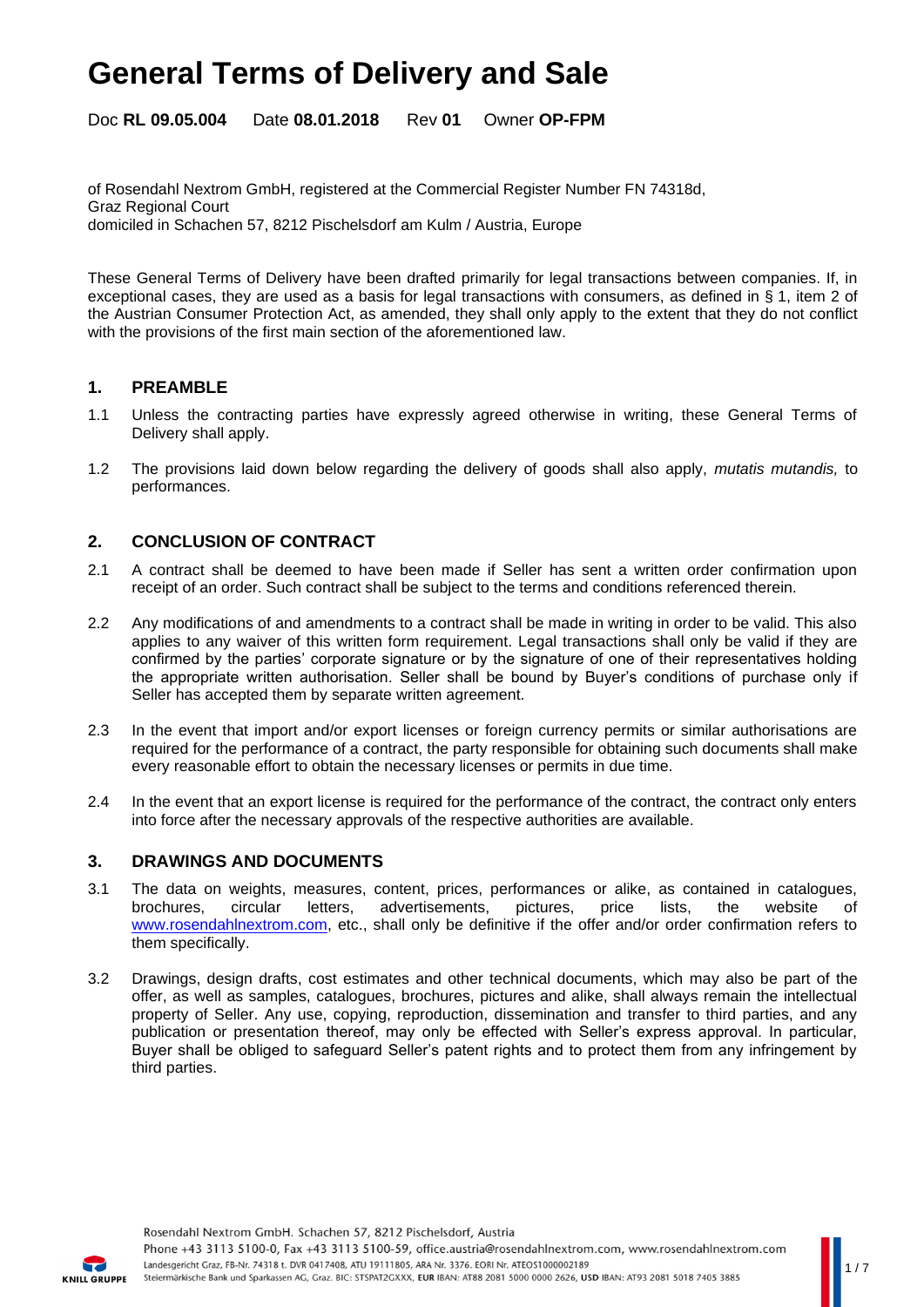Doc **RL 09.05.004** Date **08.01.2018** Rev **01** Owner **OP-FPM**

## **4. PACKAGING AND TRANSPORT**

- 4.1 Unless the parties agree otherwise:
	- a) the listed prices do not include packaging;
	- b) the goods shall be packaged according to normal trade practices in order to avoid, under normal transport conditions, any damage to the goods during transit to their agreed destination. Packaging shall be at Buyer's expense, and the packaging material will only be taken back if so agreed by the parties.

### **5. TRANSFER OF RISK**

- 5.1 Unless otherwise agreed, the goods shall be deemed to have been sold "ex works" (EXW) (ready for collection) at Seller's premises.
- 5.2 In all other respects, the relevant INCOTERMS 2010 shall apply.

### **6. PERIOD OF DELIVERY**

- 6.1 Unless the parties agree otherwise, the period of delivery shall commence on the date on which Buyer has complied with all technical, commercial and financial conditions for which Buyer is responsible under the contract;
- 6.2 Seller shall be entitled to make partial or advance deliveries.
- 6.3 If a delivery is delayed due to a circumstance on Seller's part that constitutes a reason for relief according to Article 15 hereof, a reasonable extension of the period of delivery shall be granted.
- 6.4 If Buyer does not accept the goods supplied under a contract at the contractually agreed place or at the contractually agreed time, and if the delay is not due to any action or omission on Seller's part, then Seller may either demand the performance of the contract or withdraw from the contract, granting a period of respite. If the goods have been split, Seller may store the goods at Buyer's cost and risk. Seller shall also be entitled to claim a refund of any justified expenses which were incurred by Seller in connection with performing the contract and which are not covered by the payments received.
- 6.5 Any claims of Buyer against Seller for Seller's delay other than those listed in Article 6 shall be excluded.
- 6.6 The indication of a date or period of performance shall not be construed as a fixed-date transaction (§ 919 of the Austrian Civil Code, ABGB).

### **7. ACCEPTANCE TEST**

7.1 If Buyer wishes to have an acceptance test performed, such test shall be agreed upon expressly in writing with Seller when entering into a contract. Unless otherwise agreed, the acceptance test shall be carried out at the place of manufacture or at a place to be indicated by Seller, respectively, during the normal working hours of Seller. In this connection, the general practice of the industry in question shall govern the acceptance test.

Seller shall inform Buyer in due time of the acceptance test so that Buyer may be present during the test, or may be represented by an authorised representative, respectively.

If the delivery item proves to be contrary to the contract during the acceptance test, Seller shall remedy any defect within a reasonable period of time which is in line with Seller's usual business practices, and shall produce the contractual condition of the delivery item. Buyer is entitled to request that the test be repeated only in cases of major defects.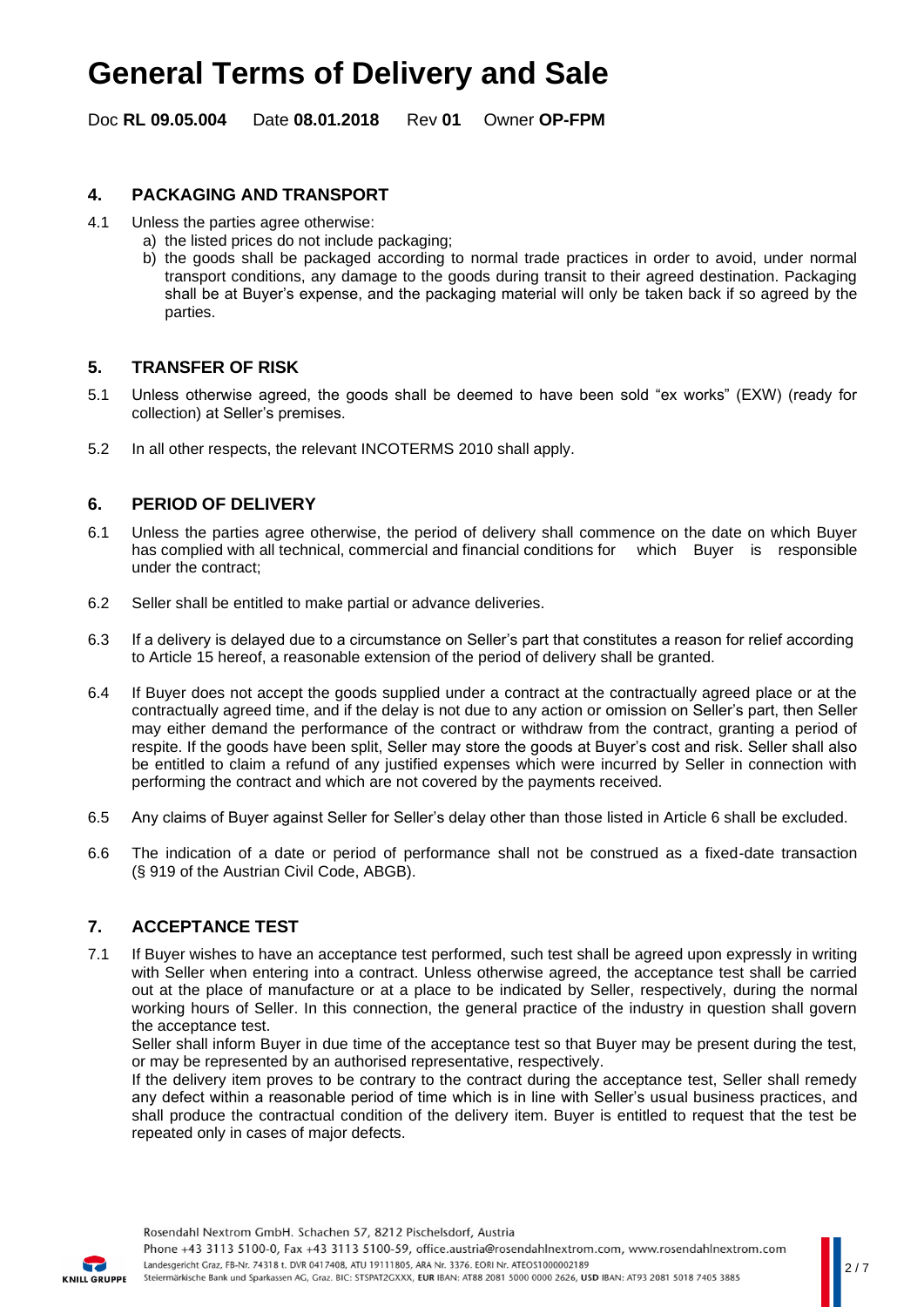Doc **RL 09.05.004** Date **08.01.2018** Rev **01** Owner **OP-FPM**

- 7.2 An acceptance record shall be drawn up following the acceptance test. If the acceptance test has demonstrated that the delivery item has been manufactured according to the applicable contract and is in proper operating condition, both contracting parties shall confirm this at any rate. If Buyer or Buyer's authorised representative is not present during the acceptance test despite having been informed thereof in due time by Seller, only Seller shall sign the acceptance record. In any event, Seller shall send Buyer a copy of the acceptance record, the correctness of which Buyer may not contest, not even in those cases where Buyer or Buyer's authorised representative was unable to sign it for lack of attending the test.
- 7.3 Unless otherwise agreed, Seller shall bear the costs for performing the acceptance test. Buyer shall, however, bear any costs incurred by Buyer or Buyer's representatives in connection with the acceptance test, such as, for example, travel expenses, per diems or similar expenses.

# **8. PRICES**

- 8.1 Unless otherwise agreed, all prices shall be in EURO, ex works (EXW) of Seller's premises, acc. to Incoterms 2010.
- 8.2 The prices shall be based on the costs at the time of the quotation, unless otherwise agreed.
- 8.3 In the event that during the period between conclusion of a contract and performance/delivery:
	- a) legal requirements, ordinances, or collective bargaining agreements lead to increases in labour costs, or
	- b) recommendations issued by the Austrian Parity Commission for Wages and Prices or changes in the world market prices for raw materials lead to increases in the cost of materials, then Seller's prices, as influenced by these changes, shall be increased accordingly.

### **9. PAYMENT**

- 9.1 Payments shall be made in accordance with the conditions of payment agreed upon. If no specific conditions of payment have been agreed, one third of the price shall be due upon receipt of the order confirmation, one third after half of the delivery period has lapsed, and one third before delivery, in immediately available funds, free and clear of any encumbrances. Irrespective of the foregoing, the valueadded tax included in the invoice shall in all events be paid within 30 days after the invoice date at the latest.
- 9.2 Any set-off of Buyer's claims against Seller's claims arising out of the purchase price or other claims of Seller shall be excluded (prohibition of set-off).
- 9.3 If Buyer defaults on one of the agreed payments or any other aspect of performance, or if Buyer's economic position deteriorates to an extent that is likely to threaten the performance of Buyer's contractual obligations, Seller may either insist on the performance of the contract and;
	- a) postpone the performance of Seller's own obligations until Buyer has paid the arrears in payment or provided any other performance,
	- b) implement a reasonable extension of the period of delivery, or
	- c) call for the payment of the full remaining purchase price,
	- d) or announce withdrawal from the contract, granting a reasonable period of respite.
- 9.4 In the event of default, Seller is entitled to charge default interest pursuant to § 456 of the Austrian Code of Business Enterprises (UGB). In any event, Buyer shall refund to Seller any and all costs incurred by Seller resulting from Buyer's default, especially any reminder charges and collection costs.
- 9.5 Buyer shall return to Seller, upon Seller's request, any delivered goods and shall compensate Seller for any reduction in the value of the goods that has occurred, as well as refund to Seller all justified expenses Seller incurred in connection with the performance of the contract. Regarding undelivered goods, Seller is entitled to make available to Buyer the completed parts, or the parts with incipient processing, respectively, and demand a prorated portion of the sales price.

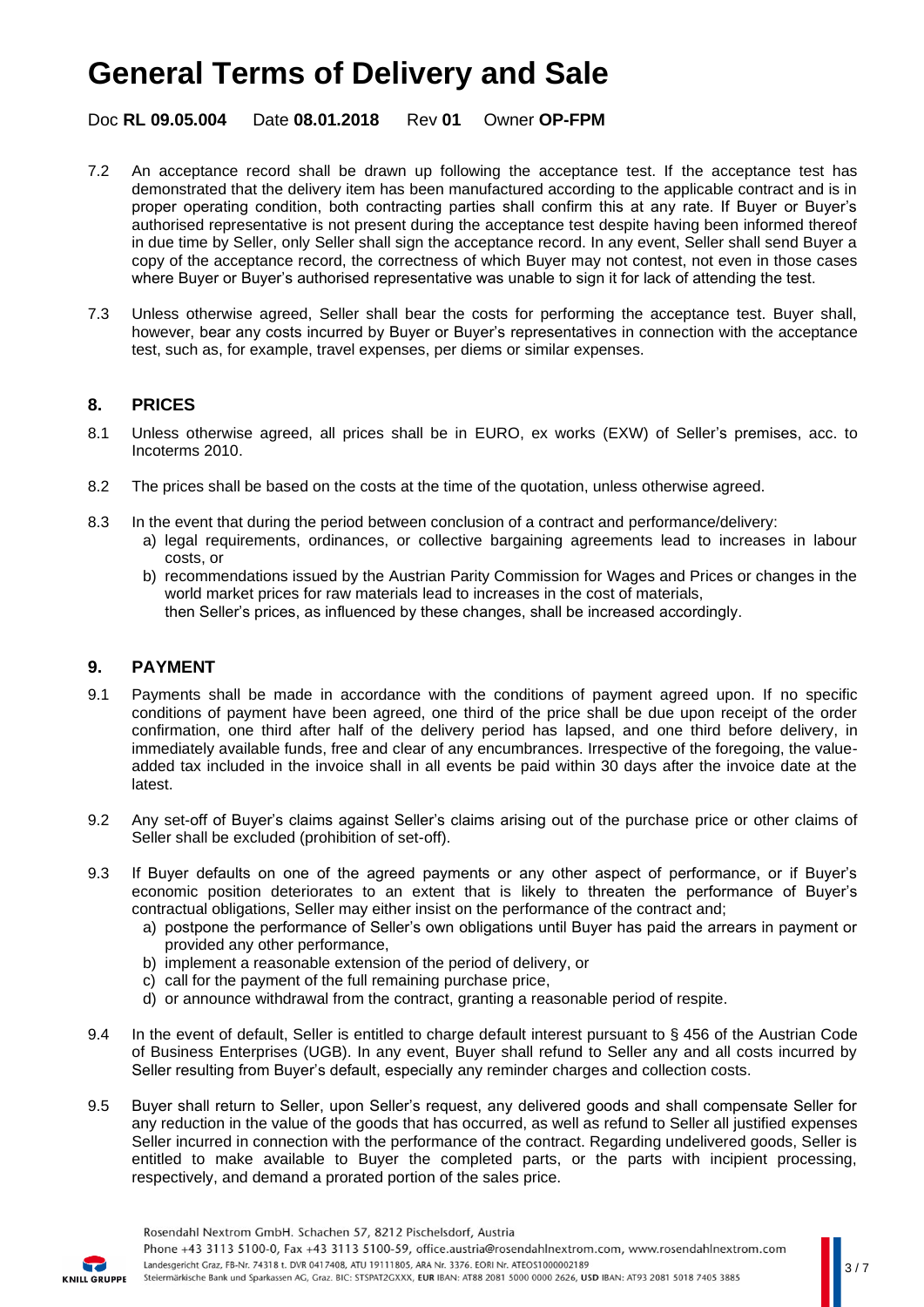Doc **RL 09.05.004** Date **08.01.2018** Rev **01** Owner **OP-FPM**

## **10. RESERVATION OF OWNERSHIP**

- 10.1 Seller shall reserve the ownership to the object of purchase until such time as all of Buyer's financial obligations (such as purchase price payments, default interest, reminder charges, or collection costs) have been met.
- 10.2 Seller shall be entitled to document Seller's ownership on the outside of the object of purchase. Buyer shall comply with the required formal regulations to safeguard the reservation of ownership. In case of seizure or any other recourse, Buyer shall be obliged to claim Seller's ownership and to inform the latter without delay.

Furthermore, to maintain an adequate degree of publicity, Seller's title to the object of purchase shall be documented in Buyer's books.

### **11. WARRANTY**

- 11.1 The contractual warranty provisions set forth below shall entirely replace all provisions provided by the applicable law as to warranty and guarantee. Neither party will resort to any rights or duties derived from any legal or contractual provision as to guarantee or warranty other than those rights and duties set forth below:
- 11.2 Seller guarantees the fitness for use of the purchased items according to the contract.
- 11.3 The contracting parties agree on a period of warranty of 12 months starting from the date of acceptance protocol but maximum for a period of 18 months from the date of delivery according to Incoterms 2010. If the delivery time is delayed by the Buyer, the warranty period is starting from the contractual agreed date of delivery EXW Seller's premises, acc. to Incoterms 2010. In case the Seller has to replace some parts during the warranty period, the warranty time will then be twelve months for those replaced parts.
- 11.4 Buyer shall inspect the object of purchase upon delivery and shall notify Seller of any defects in the delivered item immediately, latest within a reasonable period of 7 days. If Buyer fails to comply with this duty of notification, any and all claims arising from the defect and any and all consequential damages arising therefrom shall be forfeited. The presumption rule if valid in the applicable law shall be excluded. Buyer shall be obliged to present proof of any defect in the object of purchase at the time of delivery. In the event of defects in Seller's delivered items, Seller shall remedy or rectify these within a reasonable period of respite, which is in line with Seller's usual business practices, or shall arrange for their replacement or exchange. If the defective items are not remedied, rectified, or replaced within the stipulated period of respite, Buyer shall be entitled to withdraw from the contract, granting another period of respite. In this case, the parties' performances already rendered and items already delivered shall be contemporaneously returned to the respective other party. Hidden defects, i.e. defects that are not immediately apparent despite thorough controls, shall likewise be notified immediately to Seller; otherwise, claims for warranty and compensation shall not be accepted.
- 11.5 If Seller arranges for the defective goods or parts to be returned to Seller for the purpose of reworking or replacement, Buyer shall bear the costs and the risk of the transport on the basis of CIP Seller's premises, acc. to Incoterms 2010, unless otherwise agreed. The reshipment of the reworked or replaced goods or parts to Buyer shall be at Seller's costs and risk on the basis of CIP Buyer's place of installation, acc.to Incoterms 2010, unless otherwise agreed.
- 11.6 The defective goods or parts replaced according to the provisions of this Article shall be at Seller's disposal.
- 11.7 Seller shall only refund those costs for remedying a defect undertaken by Buyer himself if Seller has agreed to this procedure in writing.

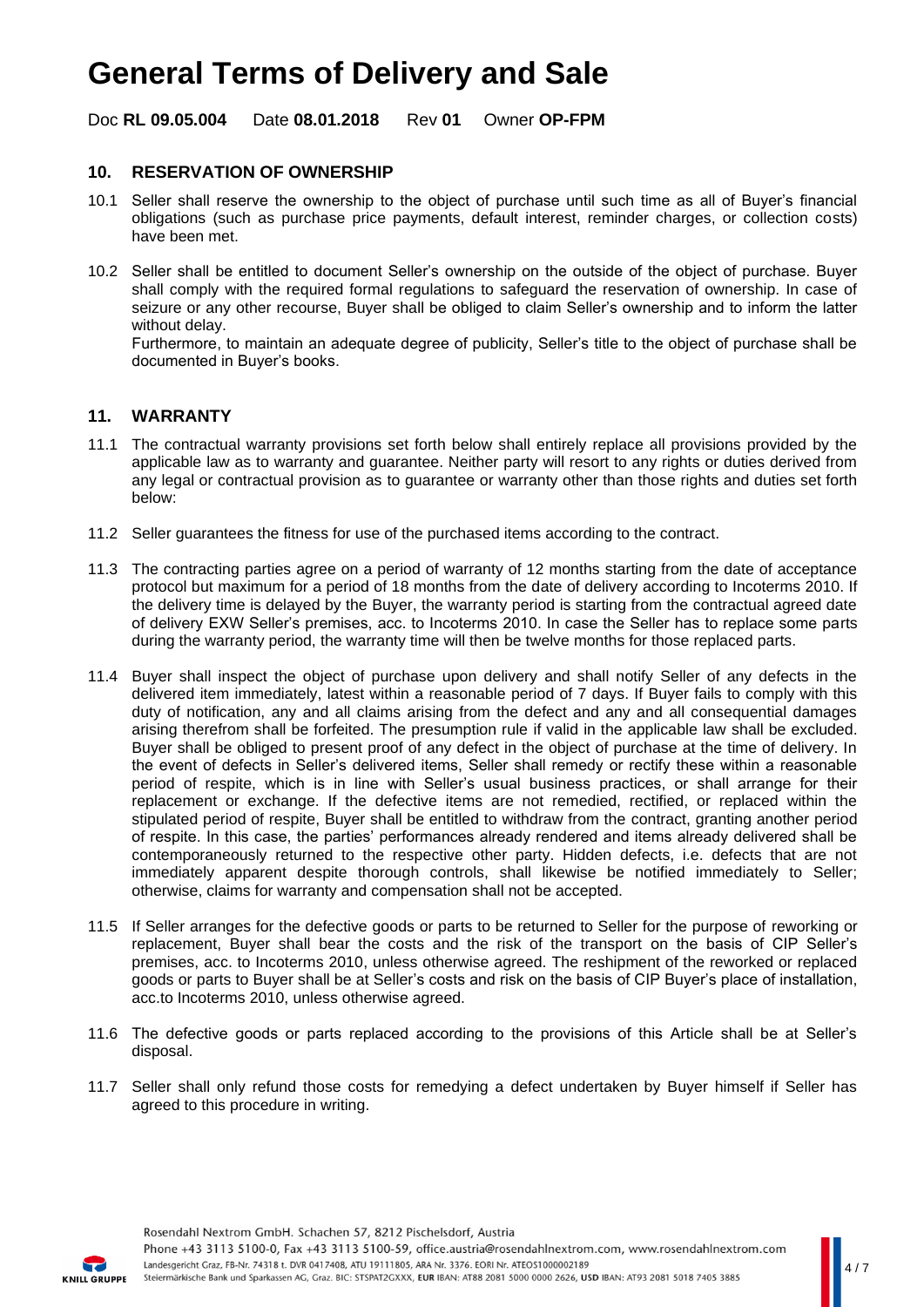Doc **RL 09.05.004** Date **08.01.2018** Rev **01** Owner **OP-FPM**

- 11.8 Seller's warranty obligation shall only apply to defects that appear when observing the applicable operating conditions and putting the item to normal use. Seller's warranty obligation shall, in particular, not apply to defects that are due to inadequate installation on the part of Buyer or Buyer's representatives, inadequate maintenance, inadequate repairs or modifications undertaken by other persons than Seller or Seller's representatives without the written agreement of Seller, or normal wear and tear.
- 11.9 Seller shall be liable for those parts of the goods that Seller obtained from subcontractors prescribed by Buyer only to the extent of Seller's own warranty claims vis-à-vis the subcontractor. If Seller produces items on the basis of Buyer's design data, drawings, or models, Seller's liability shall not extend to the accuracy of the design but as to whether the workmanship complies with Buyer's instructions. In such cases, Buyer shall indemnify and keep Seller harmless from any court action arising from any infringement of proprietary rights. When accepting repair jobs or reworking or modifying old as well as third-party goods, or when delivering second-hand goods, Seller shall not accept any warranty.
- 11.10 As of the commencement of the warranty period, Seller shall not accept any liability that extends beyond the scope defined in this Article.

### **12. INSURANCE**

- 12.1 Buyer is obliged to conclude insurances in due form which cover every risk originating from the purchase, use or reselling etc. of Seller's products or services with a first-class insurance company accepted by the Seller.
- 12.2 Buyer is obliged to immediately conclude a valid public and products liability insurance including body and property damages or any consequential damage in due form, in any case amounting to EUR 10 Mio. for each occurrence of damage at least.
- 12.3 Buyer furthermore contracts into immediately concluding a valid all risk insurance including CAR (Construction All Risk) and potential damages or consequential damages of any kind of third parties. Minimum coverage must be at least the amount of all contract values aggregated.
- 12.4 Buyer is obliged to conclude a valid transportation insurance amounting to 110% of the contract value including war and strike risk up to final place of destination. Insurance coverage shall be ICC-A clause (Institute Cargo Clauses, All Risk).
- 12.5 In any case of damages of Seller which is covered or would be covered under the insurances of Buyer according to provision 1.-4., Buyer is obliged to make the relevant payment to satisfy Seller for his damages or loss.
- 12.6 Buyer may not lessen the coverage or terminate the insurance contract while potential liability of Seller. Buyer shall provide a copy of the insurance contracts within 14 days after Seller's request. If Buyer does not provide copies within the term set, Seller may terminate the contract immediately and without any cancellation period.
- 12.7 Coverage indicated in these provisions refers to Seller's loss only and do not include Buyer's or third party loss. Coverage for Buyer's loss shall be included separately by Buyer.

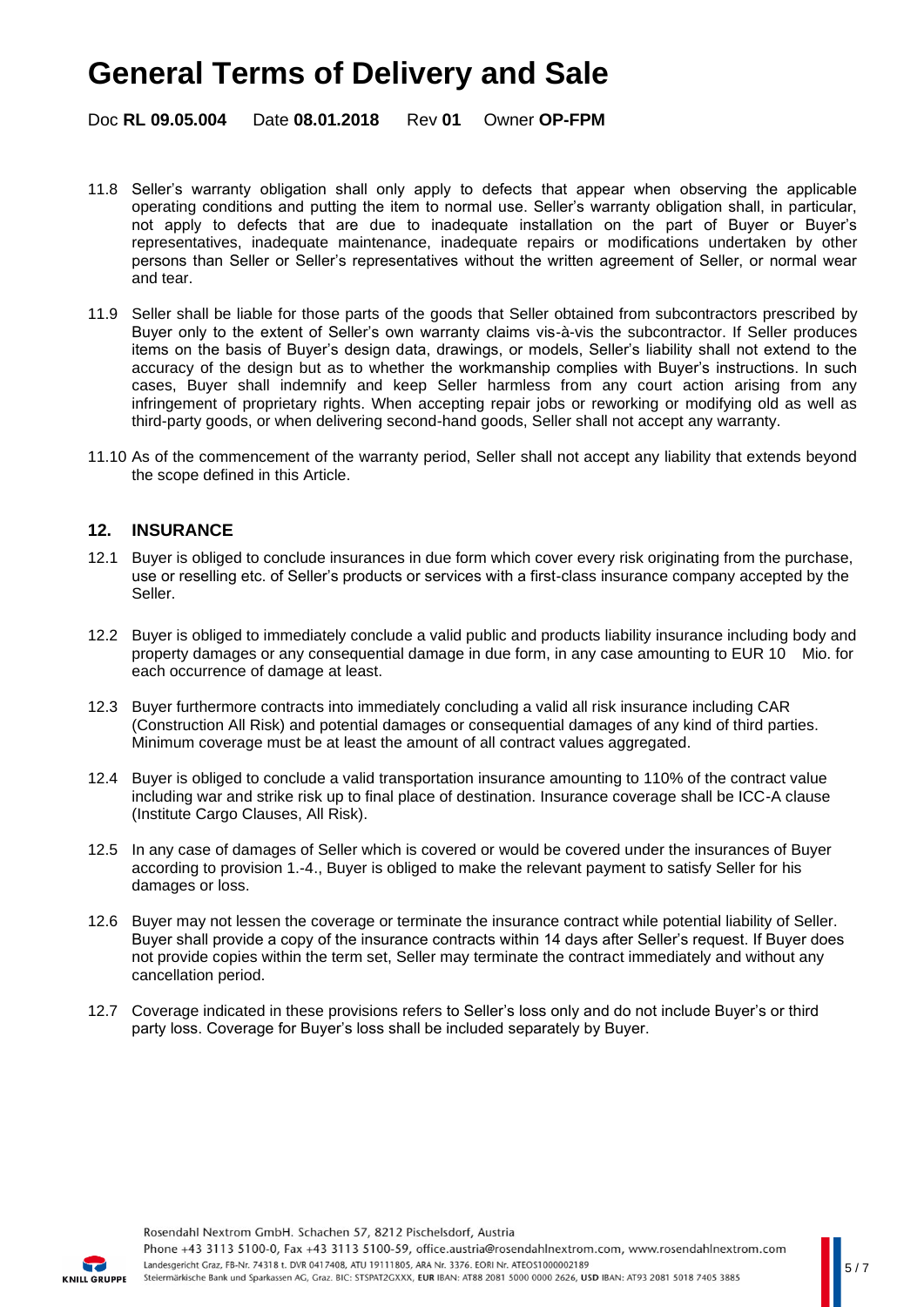Doc **RL 09.05.004** Date **08.01.2018** Rev **01** Owner **OP-FPM**

# **13. LIABILITY**

- 13.1 Seller shall only be liable to Buyer for any damages to goods or financial losses that arise as a result of Seller's intent or significantly gross negligence. Seller's liability for slight negligence and ordinary gross negligence shall be excluded, as shall be the reversal of the burden of proof if valid in the applicable law. Any liability shall be limited to the amount available under the insurance contract concluded by the Seller. Buyer shall assert any and all claims for damages against Seller in court within 6 months from the discovery of the damage, failing which the claim shall be forfeited. Claims for damages against Seller arising from production downtime, lost profits, and loss of use shall likewise be excluded. Neither shall Seller be liable for exemplary or punitive damages.
- 13.2 The object of purchase provides only that level of safety that may be expected on the basis of the registration provisions, the operating instructions, Seller's rules on the handling of the purchased object especially with regard to any possible inspections—and other instructions given.

### **14. CONSEQUENTIAL DAMAGES**

14.1 Unless otherwise provided herein, Seller's liability vis-à-vis Buyer shall be excluded with respect to any production downtime, lost profits, loss of use, loss of contract, or any other economic or indirect consequential damage.

### **15. REASONS FOR RELIEF**

15.1 Seller shall be released in part or in whole from the timely performance of his contractual obligations if he is prevented therefrom by events of force majeure (including, but not limited to, strike, labour disputes, natural disasters, etc.)

## **16. TERMINATION OF THE CONTRACTUAL RELATIONSHIP**

- 16.1 The contractual relationship terminates upon mutual performance of the parties' contractual obligations. The contractual relationship cannot be terminated before the parties' mutual contractual obligations have been fulfilled in their entirety.
- 16.2 However, termination of a contract on important grounds shall be permissible. Important grounds entitling Seller to the early termination of a contract include, but are not limited to:
	- Buyer's total or partial default in payment for a duration of more than 14 days (a written reminder shall not be required);
	- Opening of insolvency proceedings over Buyer's assets;
	- Denial of a request to open insolvency proceedings due to lack of assets;
	- Buyer's failure to indicate that the goods are subject to Seller's retention of title;
	- Breach of the obligation to maintain secrecy (cf. Article 19):
	- Buyer's infringement of Seller's intellectual property rights (cf. Article 3);
	- Buyer's failure to accept Seller's delivery/performance in the contractually agreed manner.
- 16.3 If Seller terminates a contract for important grounds, Seller shall be entitled to claim, in addition to the purchase price, default interest and collection costs, Seller's actually incurred financial loss and loss of profit.

## **17. LEGAL SUCCESSION**

17.1 The contracting parties shall assign their contractual obligations in their entirety to their individual and universal successors in title.